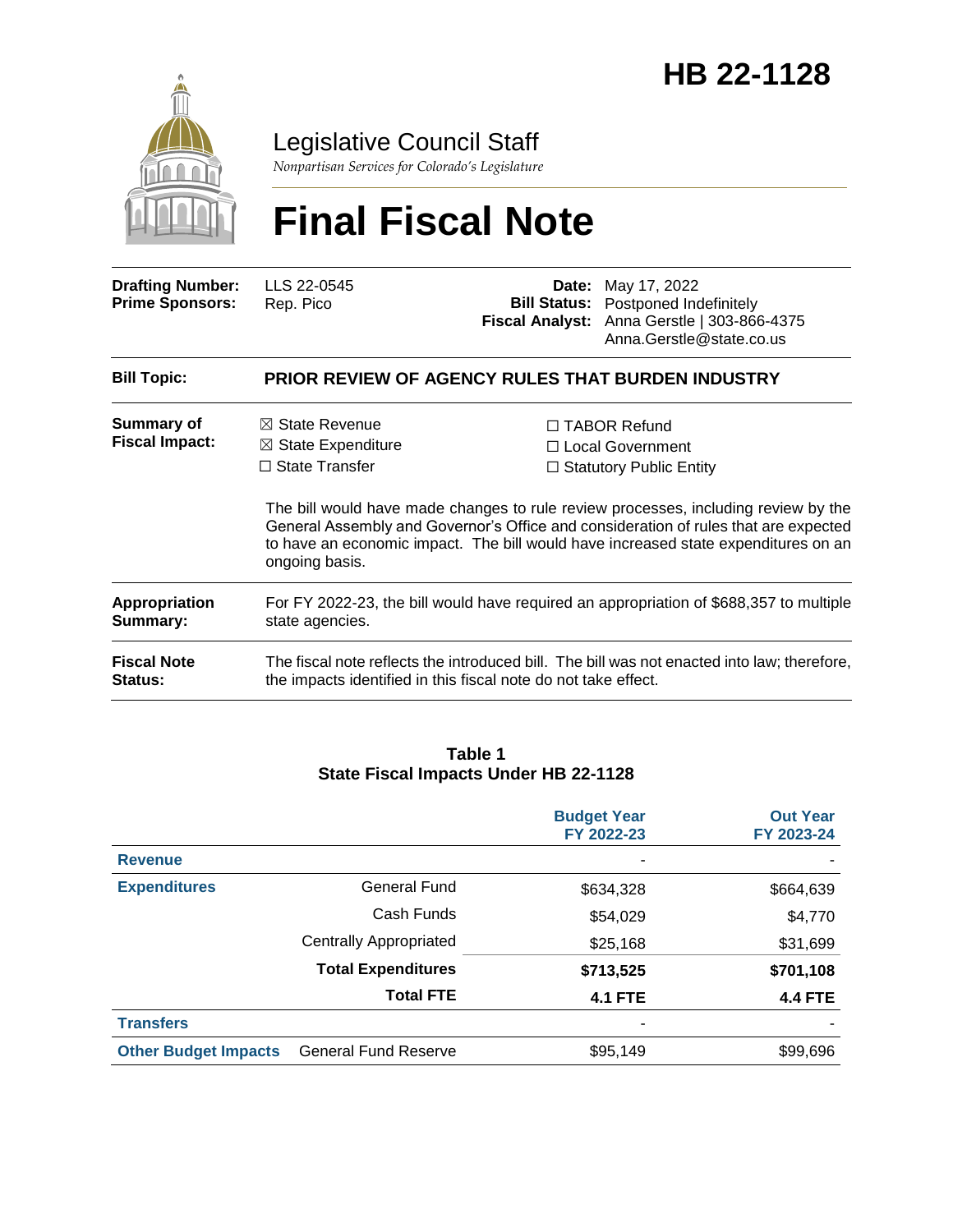# Page 2<br>May 17, 2022 **HB 22-1128**

# **Summary of Legislation**

The bill makes changes to state law related to rule review processes, beginning November 1, 2022.

**Determination of economic impact rules.** Beginning November 1, 2022, the bill requires that a state agency make a determination at a rulemaking hearing whether a proposed rule is expected to have an economic impact and include that determination in its regulatory analysis of a proposed rule. "Economic impact rules" are defined as those that significantly increase the regulatory burden on businesses, professions, or industry, including oil and gas, aerospace, energy efficiency, environmental technology, transportation, and agriculture industries.

**Governor's Office review.** Beginning November 1, 2022, rules or rule changes must be submitted to the Governor's Office for review, and state agencies may not adopt a rule or rule change unless the Governor's Office determines that it complies with current statutory criteria related to agency rulemaking authority.

**Legislative review.** State agencies must submit a list of economic impact rules to the General Assembly, the Office of Legislative Legal Services (OLLS), and the Secretary of State's Office**.** An economic impact rule does not take effect if a prior review committee decides whether to conduct a review of the bill. A rule not selected by a prior review committee takes effect on the  $22<sup>nd</sup>$  day of the legislative session. For a rule selected by a prior review committee, the agency must submit relevant records and the committee must consider whether the rule satisfies current statutory criteria related to the agency's rulemaking authority and the need for the rule. No later than 64 days after the start of the legislative session, a committee may:

- vote to let the rule take effect immediately or upon a later date;
- vote to void the rule because it exceeds the agency's rulemaking authority or fails to meet statutory criteria; or
- not take action. If no action is taken, the rule is deemed effective on the 65<sup>th</sup> day of the session.

A prior review committee is:

- the first assigned committee of reference for the bill that established the agency's duty to promulgate rules, if the agency's duty was established in legislation; or
- the applicable committee of reference for each department's SMART Act hearings.

**Exemptions.** The General Assembly may exempt in statute an economic impact rule from the prior review process. Temporary or emergency rules are not subject to an economic impact determination or prior review process.

# **Background**

Under current law, OLLS and state agencies use specified criteria in statute to review rules. This bill also applies these criteria to the new processes for the review of rules by the Governor Office and prior review committees. Current law criteria for reviewing rules include whether: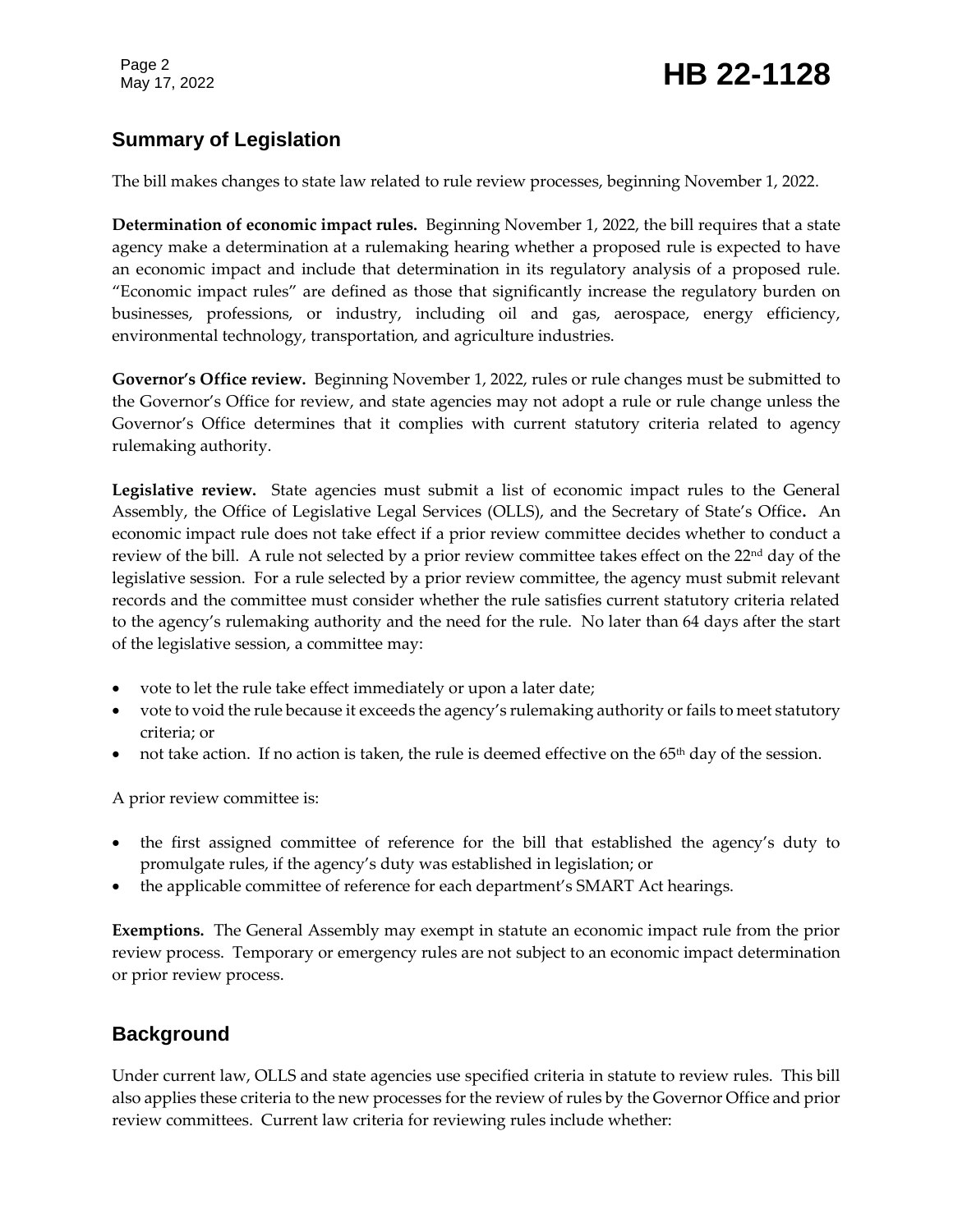Page 3

Page 3<br>May 17, 2022 **HB 22-1128** 

- rules are within an agency's statutory authorization;
- rules are not deemed to be within statutory authorization just because the rule doesn't conflict with state law;
- the record of the rulemaking demonstrates the need for the regulation;
- to the extent practicable, the rules are clearly and simply stated;
- the rules do not conflict with other sections of law; and
- any duplicative or overlapping rules are explained by the agency proposing the rule.

#### **State Revenue**

The bill may increase state revenue from business filing fees to the Department of State Cash Fund by a minimal amount to cover the additional expenditures required by the bill. Filing fees are subject to TABOR. Any change in fees will occur through regular fee setting processes.

#### **State Expenditures**

The bill increases state expenditures by \$713,525 in FY 2022-23 and \$701,108 in FY 2023-24 in the Governor's Office, Secretary of State's Office, and Department of Law. Workload will also increase for all state agencies. Costs are listed in Table 2 and discussed further below.

| <b>Cost Components</b>                    | FY 2022-23 | FY 2023-24 |
|-------------------------------------------|------------|------------|
| <b>Secretary of State</b>                 |            |            |
| <b>Personal Services</b>                  | \$7,949    | \$4,770    |
| <b>Operating Expenses</b>                 | \$0        | \$0        |
| <b>Capital Outlay Costs</b>               | \$0        | \$0        |
| <b>Computer Programming</b>               | \$46,080   | \$0        |
| Centrally Appropriated Costs <sup>1</sup> | \$2,715    | \$1,429    |
| FTE - Personal Services                   | 0.2 FTE    | 0.1 FTE    |
|                                           |            |            |
| Dept. Subtotal                            | \$56,744   | \$6,199    |
| <b>Governor's Office</b>                  |            |            |
| <b>Personal Services</b>                  | \$127,323  | \$169,764  |
| <b>Operating Expenses</b>                 | \$1,755    | \$2,025    |
| <b>Capital Outlay Costs</b>               | \$12,400   | \$0        |
| Centrally Appropriated Costs <sup>1</sup> | \$22,453   | \$30,270   |
| <b>FTE - Personal Services</b>            | 1.1 FTE    | 1.5 FTE    |

#### **Table 2 Expenditures Under HB22-1128**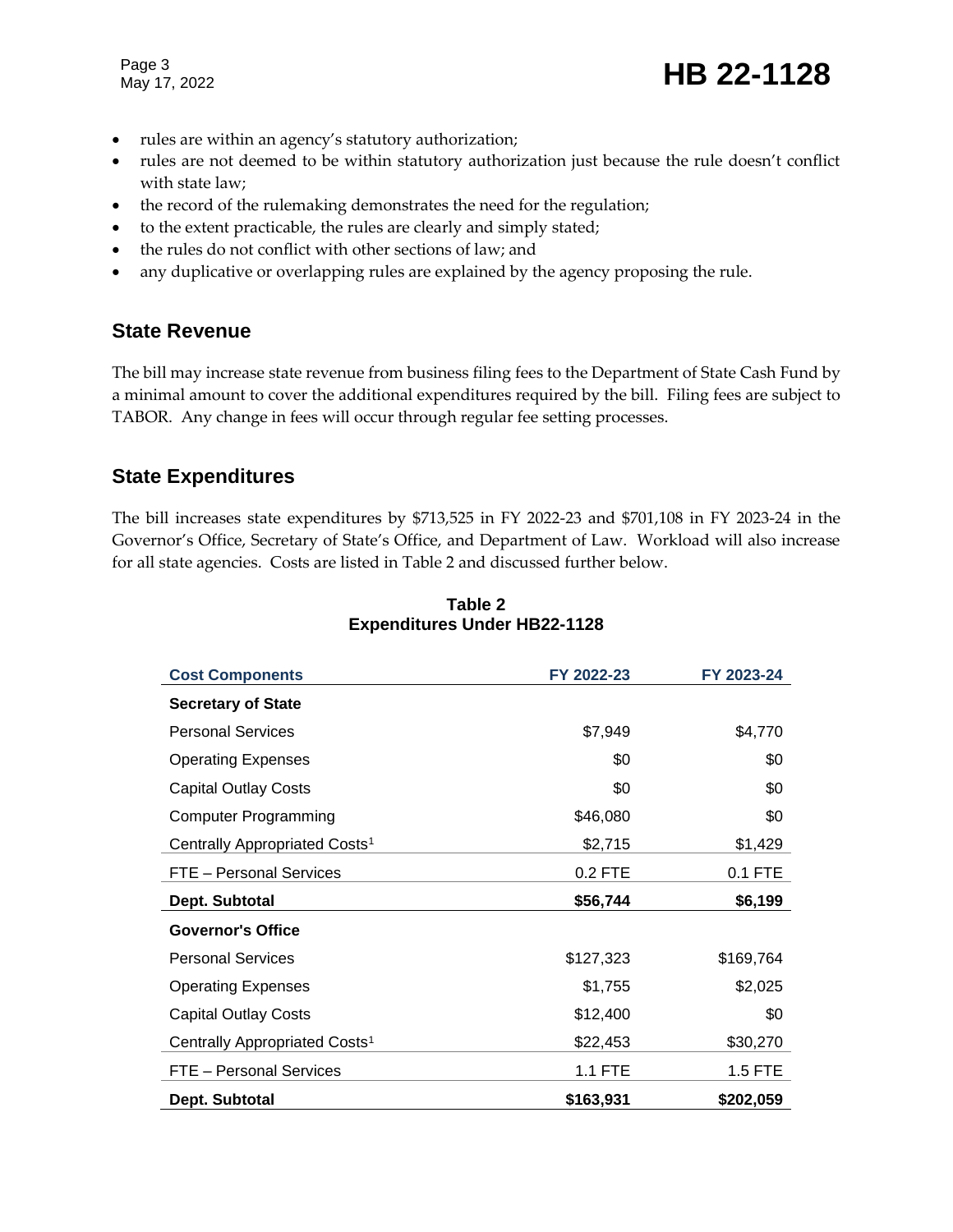#### **Table 2 Expenditures Under HB22-1128 (Cont.)**

|                          | <b>Total FTE</b> | <b>4.1 FTE</b> | <b>4.4 FTE</b> |
|--------------------------|------------------|----------------|----------------|
|                          | Total            | \$713,525      | \$701,108      |
| Dept. Subtotal           |                  | \$492,850      | \$492,850      |
| FTE - Legal Services     |                  | 2.8 FTE        | 2.8 FTE        |
| <b>Legal Services</b>    |                  | \$492,850      | \$492,850      |
| <b>Department of Law</b> |                  |                |                |

*<sup>1</sup>Centrally appropriated costs are not included in the bill's appropriation.*

**Secretary of State.** The bill increases expenditures for the Secretary of State's Office to modify the Code of Colorado Regulations filing system to accommodate the new processes. One-time computer costs are expected to require 384 hours at a rate of \$120 per hour. The Secretary of State's Office also requires 0.2 FTE in FY 2022-23 and 0.1 FTE in subsequent years to update rulemaking materials and monitor changes to the rulemaking processes. Costs are prorated for a September start date, and paid out of the Department of State Cash Fund.

**Governor's Office.** The Governor's Office requires 1.5 FTE to review each new rule or rule change for compliance with the statutory criteria discussed in the background section. An average of 200 rules are expected per year. The FTE is prorated for a September start date and the General Fund paydate shift in FY 2022-23.

**Department of Law.** The Department of Law requires 5,000 hours of legal services, to be split between state agencies as needed to support the rulemaking process and identification of economic impact rules. Legal services are provided at a rate of \$98.57 per hour. The required hours are the equivalent of 2.8 FTE. It is not known how these additional legal hours will be used among different state agencies, although the departments of Regulatory Agencies, Revenue, Public Health and Environment, Local Affairs, and Natural Resources are likely to use the bulk of the hours.

**All state agencies.** The bill increases workload for state agencies to identify economic impact rules and incorporate the analysis and prior review process into the rulemaking process. The fiscal note assumes that initial workload associated with the new process will be incorporated in the current rulemaking processes. Should agencies require additional resources, it will be requested through the annual budget process. Some agencies are more likely to have a significant number of economic impact rules, and thus, have a more significant workload and potential cost increase. These agencies include the departments of Regulatory Agencies, Revenue, Public Health and Environment, Natural Resources, and Local Affairs.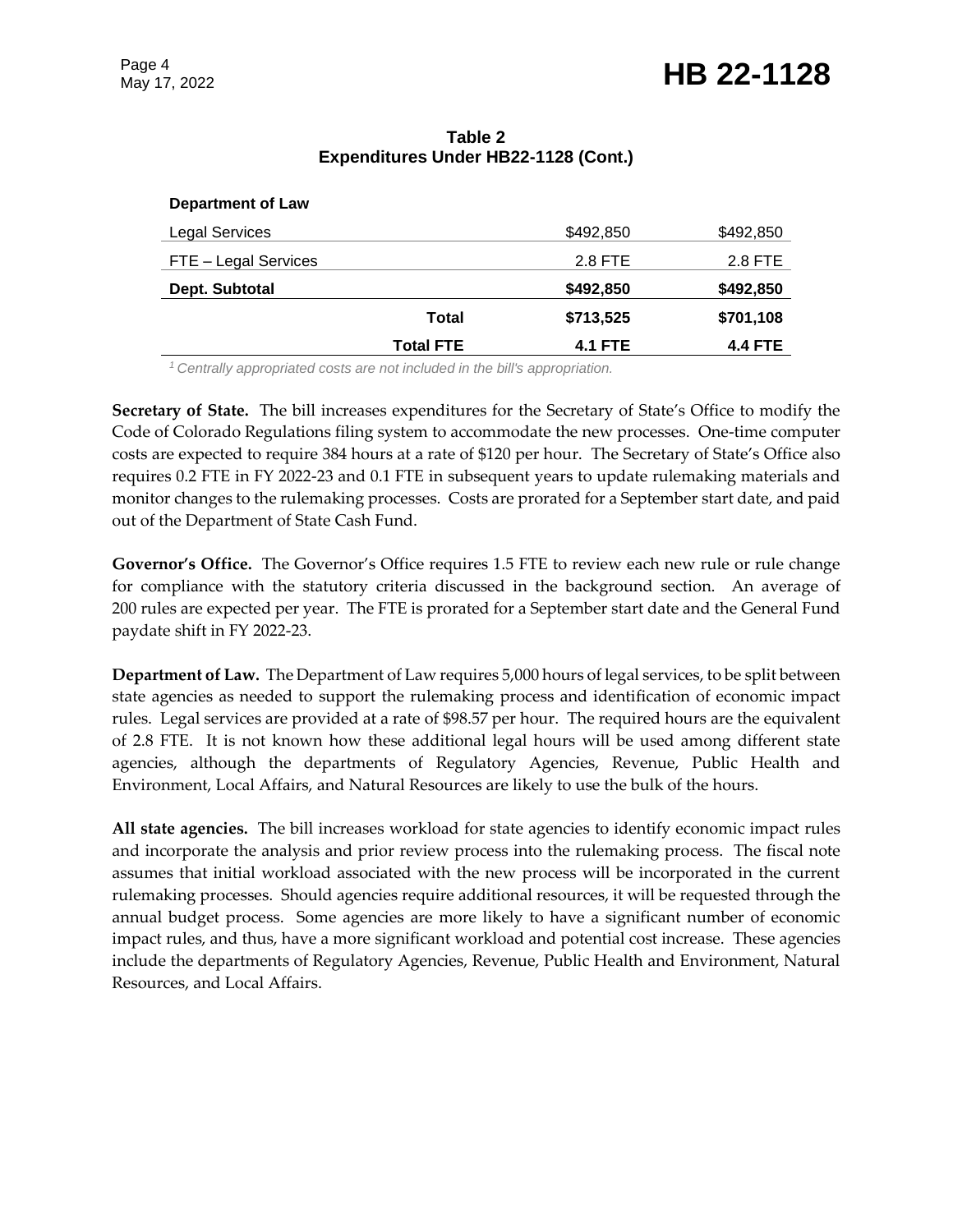**Legislative Department.** The bill will increase workload for OLLS to review the economic impact rules for compliance with statutory criteria, as well as to support the prior review committees, potentially including written memoranda and presentations to the committees. The workload increase will depend on the number and timing of the economic impact rules. The number of economic impact rules that a committee will take up is unknown. OLLS will initially absorb the additional workload; this assumes that the workload for the new rules will be spread throughout the year. However, should the number of rules exceed capacity, or should the rules be submitted entirely in November though January, OLLS will request additional resources through the budget process.

The bill will also increase workload by a minimal amount for Legislative Council Staff to staff any additional committee hearings to consider economic impact rules. The fiscal note assumes that there will be no change in legislative meeting or per diem costs. No changes in appropriations are required.

**Centrally appropriated costs.** Pursuant to a Joint Budget Committee policy, certain costs associated with this bill are addressed through the annual budget process and centrally appropriated in the Long Bill or supplemental appropriations bills, rather than in this bill. These costs, which include employee insurance and supplemental employee retirement payments, are shown in Table 2.

## **Other Budget Impacts**

**General Fund reserve.** Under current law, an amount equal to 15 percent of General Fund appropriations must be set aside in the General Fund statutory reserve beginning in FY 2022-23. Based on this fiscal note, the bill is expected to increase the amount of General Fund held in reserve by \$95,149 in FY 2022-23 and \$99,696 in FY 2023-24, which will decrease the amount of General Fund available for other purposes.

### **Effective Date**

The bill was postponed indefinitely by the House State, Civic, Veterans, and Military Affairs Committee on February 7, 2022.

### **State Appropriations**

In FY 2022-23, the bill requires the follow appropriations:

- \$141,478 from the General Fund to the Governor's Office, and 1.1 FTE;
- \$492,850 from the General Fund to the Department of Law, and 2.8 FTE;
- \$54,029 from the Department of State Cash Fund to the Secretary of State's Office, and 0.2 FTE.

#### **Departmental Difference**

The Colorado Department of Public Health and Environment estimates that the bill will increase department expenditures by \$2.6 million and 16.8 FTE beginning in FY 2022-23. Staff increases are in the Air Pollution Control, Water Quality Control, Hazardous Materials and Waste Management, Disease Control and Public Health Response, and Health Facilities and Emergency Medical Services